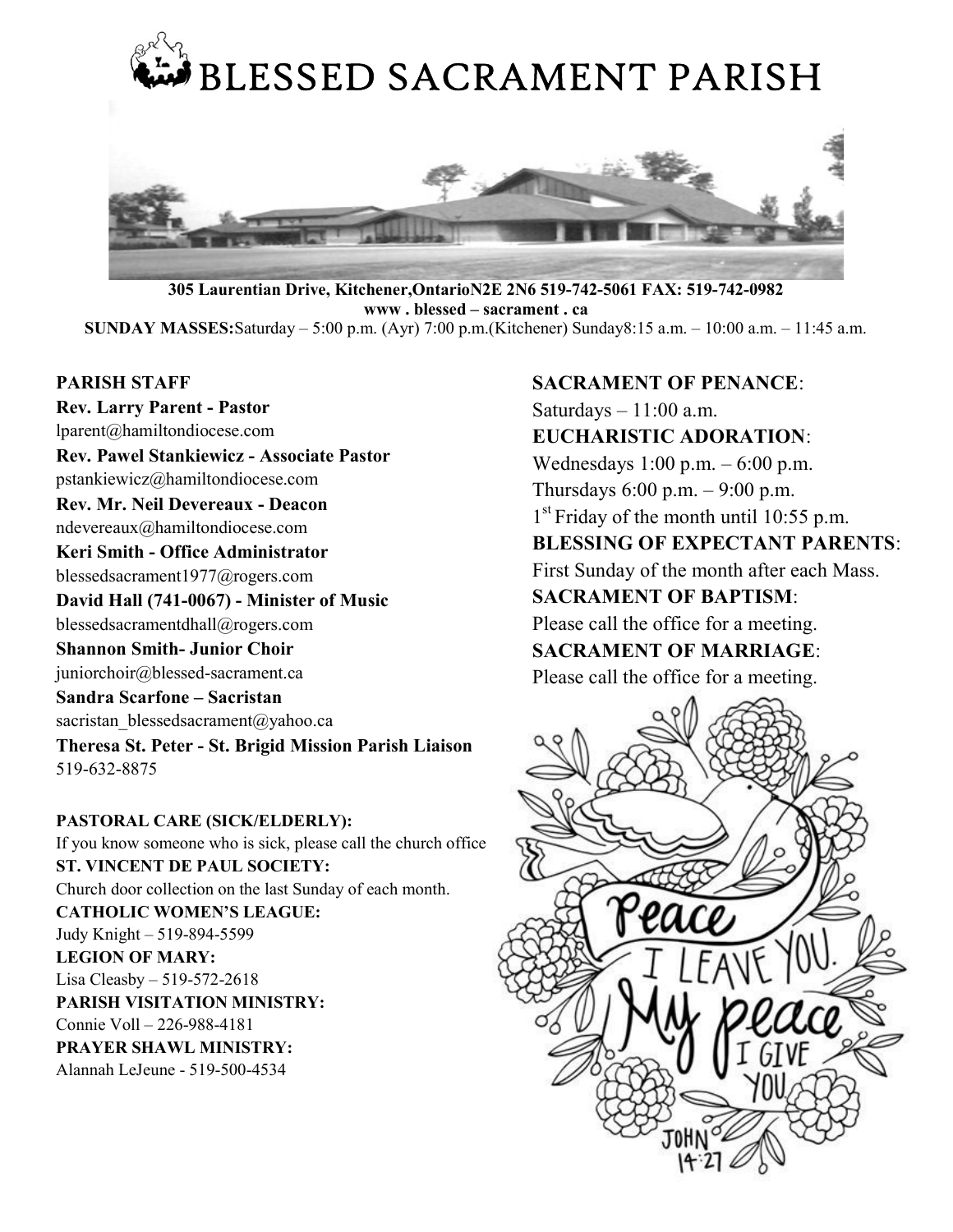# SIXTH SUNDAY OF EASTER

#### ANNOUNCED MASSES FOR WEEK OF ANNOUNCED MASSES FOR May 23, 2022

Holiday Monday – NO Mass Tuesday 9:00 a.m. Dec'd Family Members – Manuel & Otilia Pinto Wednesday 9:00 a.m. TEdel Quinn Thursday 9:00 a.m. TMaeve Murray – Kathleen Murray

#### Friday 9:00 a.m.

Segundino Navarro Sr.- Family Josephine Deitner – Reitzel Family Renka Horvat – Janko Horvat Henry Sunga – Maligaya Family Int. of Eric Kubica – MaryEllen Kubica Int. of Pat Goetz – Mike & Veronica Brennan Souls in Purgatory Saturday Ayr 5:00 p.m. Joseph Tomasicchio – Joey Tomasicchio 7:00 p.m. Int. of Deacon & Nancy Devereaux - Manuel &<br> **a.m. T**Edel Quinn<br>
.m. TMaeve Murray<br>
- Kathle<br>
.<br>
arro Sr.- Family<br>
er - Reitzel Family<br>
Janko Horvat<br>
Maligaya Family<br>
ca - MaryEllen Kut<br>
- Mike & Veronica<br>
ry<br>
00 p.m.TJoseph Tor<br>
- Joey<br>
Deacon & Nancy D

– 45 Years!!

Sunday 8:15 a.m.Int. of Liz Kruse – Smith Family 10:00 a.m. TPatricia McMahon – Maureen & Michael McMahon 11:45 a.m. For the People

# EVENTS FOR THE WEEK

#### Monday

No Mass

Office closed for Holiday Monday

#### Tuesday

Legion of Mary Mass & Crowning 6:30 p.m.

#### Wednesday

Adoration 1:00 p.m. – 6:00 p.m.

#### Thursday

Adoration 6:00 p.m. – 9:00 p.m.

Legion of Mary 7:00 p.m. Meeting Rm

#### Friday

John Sweeny School Confirmation 7:00 p.m. **Saturday** egion of Mary Mass & Crowning 6:30 p.m.<br> **Ednesday**<br>
doration 1:00 p.m. – 6:00 p.m.<br> **nursday**<br>
doration 6:00 p.m. – 9:00 p.m.<br>
egion of Mary 7:00 p.m. Meeting Rm<br> **iday**<br>
hn Sweeny School Confirmation 7:00 p.m.<br> **turday**<br>

J. Sweeney School 1st Communion 1 & 3 p.m Confessions 11:00 a.m.

#### HAPPY ANNIVERSARY HAPPY ANNIVERSARY

The priest continues the work of redemption here priest redemption here on earth…



The priesthood is the love of the

heart of Jesus. Happy 24<sup>th</sup> Anniversary

# Father Larry Father Larry

# ROSARY DURING THE MONTH OF MAY

Please join the Legion of Mary in honouring our<br>Blessed Mother Mary by praying the Rosary on Blessed Mother Mary by praying the Rosary on Sunday, May 29 at 11:15 a.m.

#### **MASS WITH CROWNING OF MARY**

The Legion of Mary invites you to a<br>Mass with Crowning of Mary on<br>Tuesday, May 24<br>6:30 P.M. ROSARY



Mass with Crowning of Mary on

Tuesday, May 24

6:30 P.M. ROSARY

7:00 P.M. MASS/ CROWNING **27** 7:00 P.M. MASS/ CROWNING<br>Reception will follow after.

#### A REMINDER FROM OUR MONEY COUNTERS:

Please take the time write the dollar amount of Please take the time write the dollar amount of your offering in the space provided on your envelope each week.

Thank you.

#### GARAGE SALE!!!



In the Church Basement on Sunday, May 29th from 9 am to 1 pm. Hosted by 45th Kitchener and 1st Stanley Park "Seeonee"

Cubs. Proceeds will go to One Tree Planted, a global tree planting initiative. Lots of great deals, and you'll be helping the environment at the same time! In the Church Basement<br>
Sunday, May 29th from 9 am<br>
1 pm. Hosted by 45th Kitchen<br>
and 1st Stanley Park "Seeone<br>
Cubs. Proceeds will go to One Tree Planted,<br>
global tree planting initiative. Lots of great dea<br>
and you'll be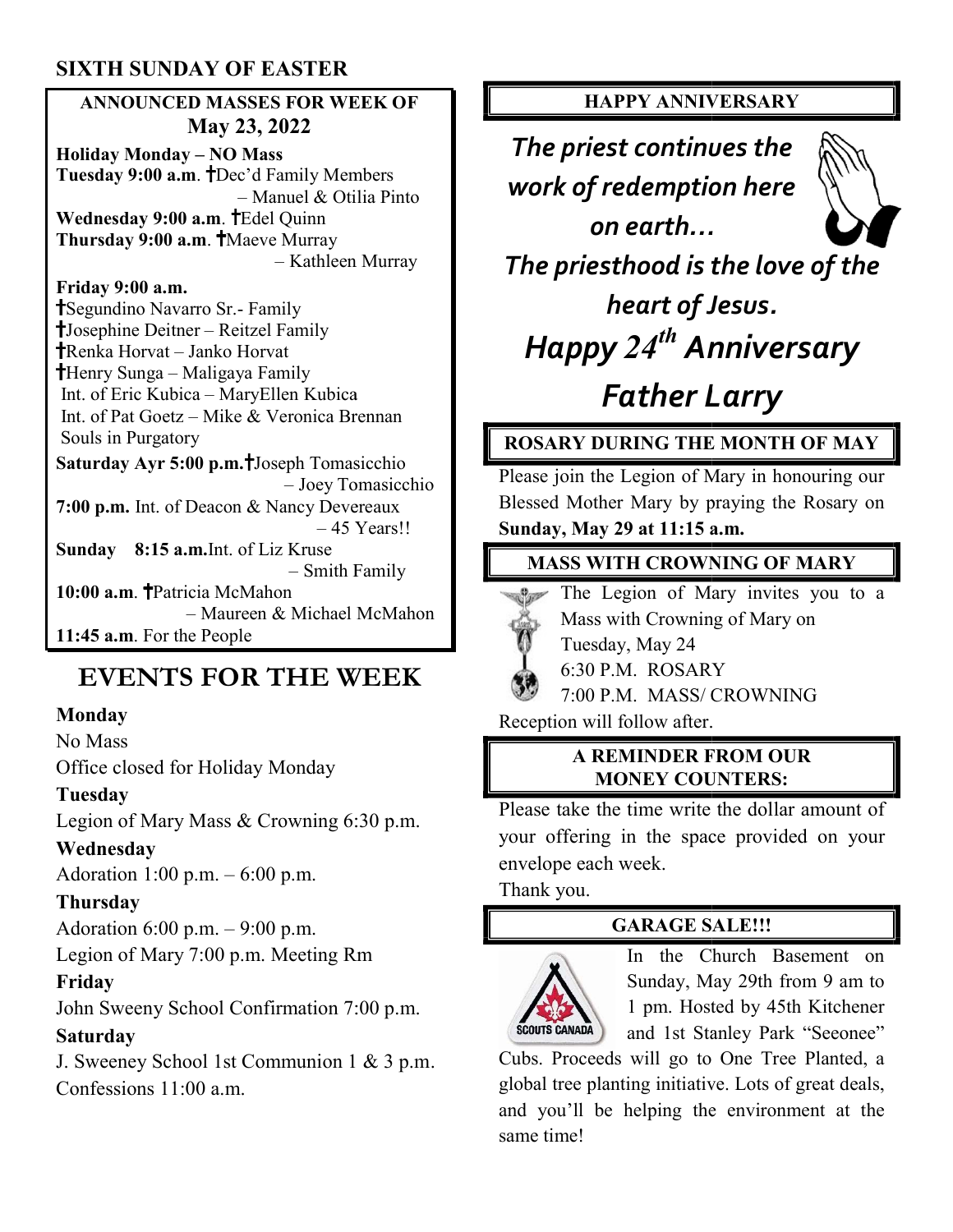# DIOCESAN EVENTS

#### INDIGENOUS RECONCILIATION FUND

If you still wish to donate to the Indigenous Reconciliation Fund envelopes are available in the lobby on the lost and found table this weekend. Any cheques can be made out to Blessed Sacrament Parish as we will collect the money and send one cheque on to the diocese, as we do with other special collections. \*\* Please note that your name is needed on the envelope so that we can credit you for the donation. Read Bishop Crosby's message and Frequently Asked Questions on our website. Thank you for Read Bishop Crosby's message and Frequently<br>Asked Questions on our website. Thank you for<br>being part of this important step towards building relationships, healing and reconciliation. **CESAIN EVENTIS**<br> **EXERCIVENTS**<br> **EXERCIVENTS**<br> **EXERCIVENTS**<br> **EXERCIVENTS**<br> **EXERCIVENTS**<br> **EXERCIVENTS**<br> **EXERCIVENTS**<br> **EXERCIVENTS**<br> **EXERCIVENTS**<br> **EXERCIVENTS**<br> **EXERCIVENTS**<br> **EXERCIVENTS**<br> **EXERCIVENTS**<br> **EXERCIV** 

# ACCOMPANYING FORWARD – AN AFTERNOON WITH ROY PETITFILS

May 27 at 1 pm for a virtual conversation about accompanying young people as they try to navigate their new realities and their mental health. Roy is a Catholic author, speaker and psychotherapist with more than 25 years experience ministering to youth and young adults in parishes, dioceses, and schools. Registration can be on our Diocesan website under Youth Ministers Events and Resources. virtual conversation about<br>people as they try to<br>ealities and their mental<br>nolic author, speaker and<br>more than 25 years of experience ministering to youth and young<br>in parishes, dioceses, and schools. Regis<br>can be on our Diocesan website under

#### ANGER ICEBERG WORKSHOP ICEBERG

Getting Angry is only the tip of the Iceberg. Anger is a secondary emotion. Understanding the cause of anger is the first step to managing it.<br>This Workshop will identify the causes of anger<br>and explore our own beliefs and patterns of This Workshop will identify the causes of anger and explore our own beliefs and patterns of response. Learn how to respond to anger on a day-to-day basis in a healthy, constructive, and day-to-day basis in a healthy, constructive, and creative ways. Saturday, June 11, 2022 Led By creative ways. Saturday, June 11, 2022 Led By<br>Anna Racine. Cost: \$65 (includes lunch) 9:30am-3:30pm. Presenter bio at www.annaracine.org Register at 905 356 4113 x4200 OR reservations@carmelniagara.com

Starting over after separation or divorce with support, care and tools for your journey. We invite you to our upcoming zoom sessions one on Thursday, June 9th starting at 7 p.m. Check out the Diocesan website at: support, care and tools for your journey. We<br>invite you to our upcoming zoom sessions one on<br>Thursday, June 9th starting at 7 p.m. Check out<br>the Diocesan website at:<br>https://hamiltondiocese.com/offices/family-

https://hamiltondiocese.com/offices/family

ministry/divorce-separation.php to register and find out more detail. If you have questions, call the Family Ministry Office at 905-528-7988 ext. 2249. ministry/divorce-separation.php to register and<br>find out more detail. If you have questions, call<br>the Family Ministry Office at 905-528-7988 ext.

#### REEL JUSTICE FILM FESTIVAL

May 26, 2022 7:00 PM – 9:00 PM for our last screening of the season, He Named Me Malala. This documentary provides an intimate portrait of Nobel Peace Prize Laureate Malala Yousafzai, who was targeted by the Taliban and severely screening of the season, He Named Me Malala.<br>This documentary provides an intimate portrait<br>of Nobel Peace Prize Laureate Malala Yousafzai,<br>who was targeted by the Taliban and severely<br>wounded by gunfire as a 15-year-old. miraculously survived and is now a leading miraculously survived and is now a leading<br>campaigner for girls' education globally as cofounder of the Malala Fund. The Reel Justice Film Festival is a partnership between Development & Peace and the Bishop Farrell Library & Archives. Visit us online at founder of the Malala Fund. The Reel Jus<br>Film Festival is a partnership betw<br>Development & Peace and the Bishop Far<br>Library & Archives. Visit us online at<br>https://reeljusticefilmfestival.wordpress.com/

To register!

### WEDDING ANNIVERSARY MASS 2022 MASS 2022 REGISTRATION

The Wedding Anniversary Mass, which would normally have been scheduled for June of 2022, will not occur this year due to the continued



concerns around COVID-19. We invite you to register your 25, 40, 50, 60 and 60 plus years of marriage on the Diocesan website at https://hamiltondiocese.com/ and we will be happy to send you the certificate you would have received from Bishop Crosby at the Mass. The Wedding Anniversary Mass is listed on the home page under Upcoming Events. page under Upcoming Events. The Wedding Anniversary Mass,<br>which would normally have been<br>scheduled for June of 2022, will not<br>occur this year due to the continued<br>concerns around COVID-19. We invite you to<br>register your 25, 40, 50, 60 and 60 plus yea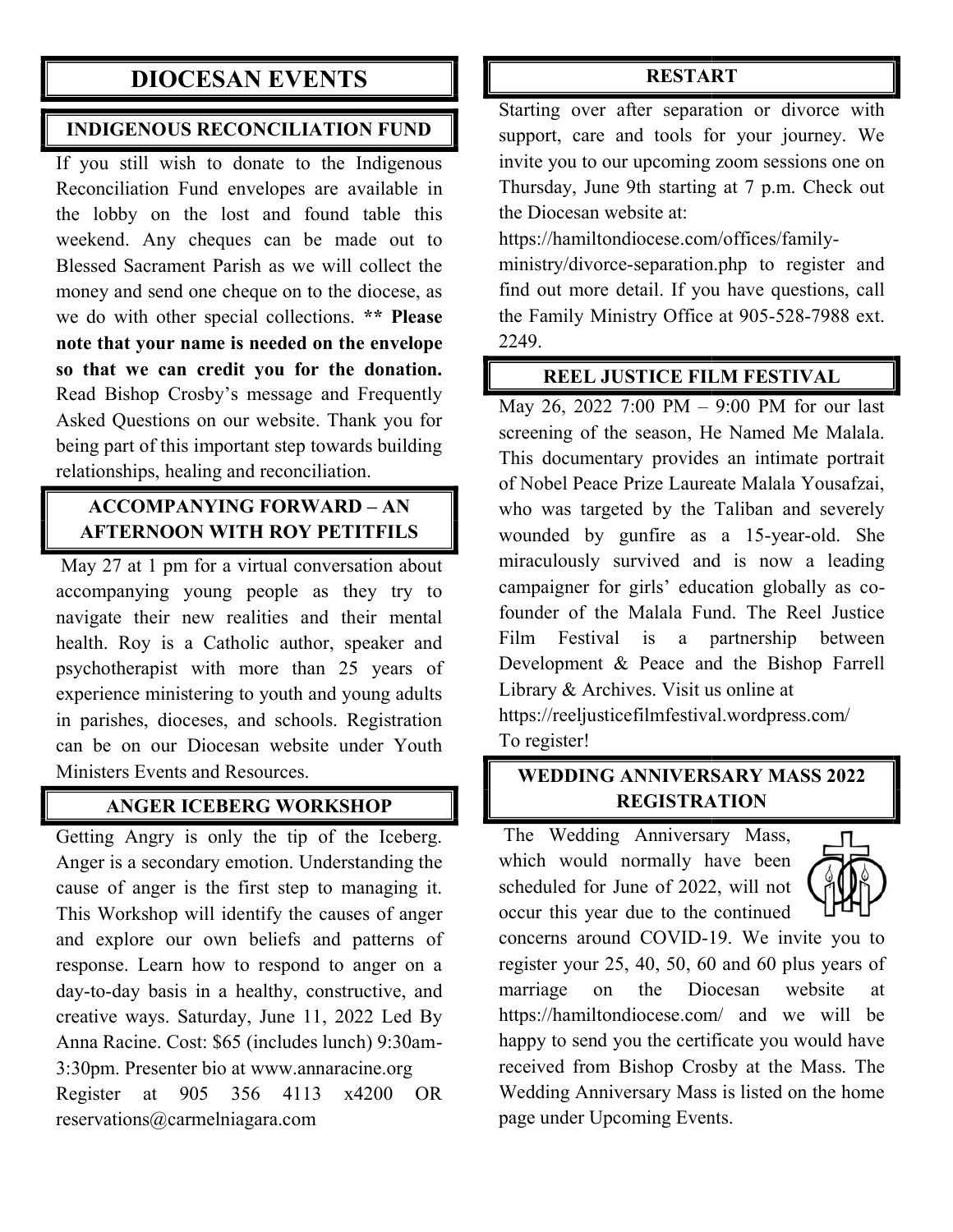# LOCAL EVENTS

#### CYO CAMP BRÉBEUF IN ROCKWOOD, ON IS HIRING

They are looking for teenagers and young adults as camp counsellors for this summer. Please visit<br>www.campbrebeuf.ca/employment for more www.campbrebeuf.ca/employment for more information.

#### BABY BOTTLE CAMPAIGN FOR MARILLAC PLACE

Blessed Sacrament Parish is proud Blessed Sacrament Parish is proud<br>to participate in the Baby Bottle Campaign, in support of Marillac Place. Please provide your support through our virtual campaign by donating online or sending a cheque directly to Marillac Place. www.marillacplace.ca/donate/ Thank you so much for your support. For more information please call (519)571-0722 x 202, or visit www.marillacplace.ca Thank you for your continued support www.marillacplace.ca/donate/ Thank you so<br>much for your support. For more information<br>please call (519)571-0722 x 202, or visit<br>www.marillacplace.ca Thank you for your<br>continued support<br>**DOMESTIC CHURCH FAMILY RETREAT**<br>Whe support of Marillac<br>rovide your support<br>ign by donating online

#### DOMESTIC CHURCH FAMILY RETREAT

Sunday evening.

Where: St. John Paul II Retreat Centre, Port Burwell

Topic: Engaged and sacramentally married couples seeking to grow in holiness together and want to learn more about the Domestic Church. Highlights: Sports and activities for children and youth. Food and lodging included. your spouse to encounter God. Time for prayer and adoration. Fun for the whole family. and adoration. Fun for the whole family.<br>Cost: \$400 per family.<br>Contact: Marta & Jacek, 519 896 8979, Engaged and sacramentally married<br>seeking to grow in holiness together and<br>learn more about the Domestic Church.<br>**hts:** Sports and activities for children and<br>Food and lodging included. Time with

Cost: \$400 per family.

domestic.church.ontario@gmail.com

# OUT-SPOK'N, FOR AFFORDABLE `-SPOK'N, FOR AFFORDA`<br>HOUSING BIKE-A-THON.

June 11th Weekend - Menno Homes Out-Spok'n XII for Affordable Housing bike--a-thon. A "hybrid" event to raise funds for a very real need. Hikers, recreational bikers, and avid cyclists can join us on the Kissing Bridge Trail or choose your own route. Construction has begun at our Spruce lawn project and your support is making it possible. For more details visit www.mennohomes.com "hybrid" event to raise funds for a very real no<br>Hikers, recreational bikers, and avid cyclists<br>join us on the Kissing Bridge Trail or cho<br>your own route. Construction has begun at<br>Spruce lawn project and your support is m

# THE KITCHENER KNIGHTS OF COLUMBUS NEED YOUR HELP

Santa's elves are back after taking some time of and are anxious to begin creating K of C Christmas remembrances with their hallmark Nativity Scenes,snowmen, angels and Christmas trees.To aid in construction, they are requesting donations of any plywood that may be taking up space and is not needed. All plywood sizes with a minimum of 12" X 24" will be accepted. Santa's elves will be at K of C House 797 Guelph Street on Saturday June 18 from 9:00 am to 4:0 pm to receive your plywood donations. Please help the Knights of Columbus get back into the Christmas Spirit to support their charitable works. and are anxious to begin creating K of C<br>Christmas remembrances with their hallmark<br>Nativity Scenes, snowmen, angels and Christmas<br>trees. To aid in construction, they are requesting<br>donations of any plywood that may be ta

# FEAST OF OUR LADY OF MOUNT CARMEL MASS

The Carmel of St. Joseph Guild invites all members, families and friends to attend the Feast of Our Lady of Mount Carmel mass to be held Sunday July 17, 2022 at 2.00 pm at St Agatha Catholic Church 1839 Notre Dame Dr. St Agatha. The Rosary will precede the mass. The celebrant will be Rev. Bishop Crosby, Bishop of Hamilton. Reception with light refreshments to follow. pm to receive your plywood donations. Please<br>help the Knights of Columbus get back into the<br>Christmas Spirit to support their charitable<br>works.<br>**FEAST OF OUR LADY OF**<br>**MOUNT CARMEL MASS**<br>The Carmel of St. Joseph Guild invi Agatha. The Rosary will precede the n<br>celebrant will be Rev. Bishop Crosby,<br>Hamilton. Reception with light refres

# NEW TO OUR PARISH? YOU ARE MOST WELCOME

If you are new to our community or just visiting, welcome to Blessed Sacrament Parish. We encourage all new parishioners to register with the parish. Registration forms can be found on our websiteblessed-sacrament.ca sacrament.caIf you are new to our community or just visiting, welcome to Blessed Sacrament Parish. We encourage all new parishioners to register with the parish. Registration forms can be found on